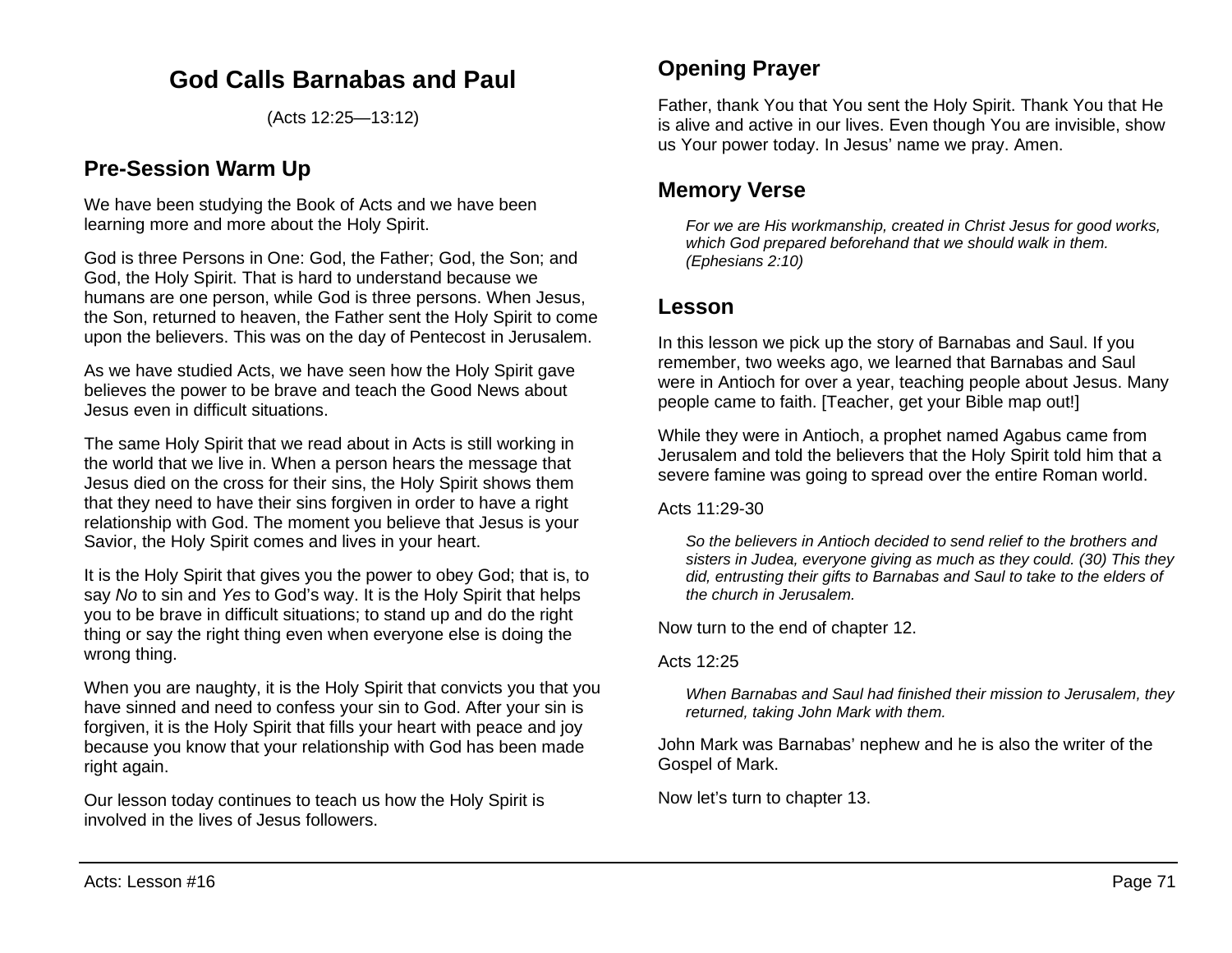#### Acts 13:2-3

*One day as these men were worshiping the Lord and fasting, the Holy Spirit said, "Appoint Barnabas and Saul for the special work to which I have called them." (3) So after more fasting and prayer, the men laid their hands on them and sent them on their way.*

What is *fasting*? *Fasting* is removing something from your life (food, TV, video games, etc.) for a time so you can focus more clearly on God and what He wants you to do. God wants to speak to you, but you have to take the time to listen for His voice.

While Barnabas, Paul, John Mark, and the other believers were praying and fasting, the Holy Spirit spoke to them.

Sometimes when we can't see something, we wonder if it is real. We cannot see the Holy Spirit and yet He is very real. He is working in the lives of believers so others can see the power of God and come to know Jesus as Savior.

God has prepared work for each of His followers to do. You must tune your ear to listen for the voice of the Holy Spirit while you are reading the Bible and praying so you know what to do. He wants to lead you and guide you in the ways He has planned for you to walk in.

God had a work for Barnabas and Saul to do so while they were praying and fasting, the Holy Spirit spoke to them.

What did He say? ("*Appoint Barnabas and Saul for the special work to which I have called them*.")

Acts 13:4

*So Barnabas and Saul were sent out by the Holy Spirit. They went down to the seaport of Seleucia and then sailed for the island of Cyprus.*

The Holy Spirit was sending Barnabas and Saul to the island of Cyprus to do the work God had planned for them. [Show on map.]

#### Acts 13:5

*There, in the town of Salamis, they went to the Jewish synagogues and preached the word of God. John Mark went with them as their assistant.*

In every town they visited, Barnabas, Saul, and John Mark went into the Jewish synagogues to tell the Jews that Jesus was their longawaited for Messiah. A *synagogue* is a Jewish place of worship. We call our place of worship a *church*.

God's enemy, Satan, hates God and is always at work trying to do whatever he can to keep people from being saved. Let's read how he tried to discourage someone from believing in God.

Acts 13:6-8 [Teacher, read….]

*Afterward they traveled from town to town across the entire island until finally they reached Paphos, where they met a Jewish sorcerer, a false prophet named Bar-Jesus. (7) He had attached himself to the governor, Sergius Paulus, who was an intelligent man. The governor invited Barnabas and Saul to visit him, for he wanted to hear the word of God. (8) But Elymas, the sorcerer (as his name means in Greek), interfered and urged the governor to pay no attention to what Barnabas and Saul said. He was trying to keep the governor from believing.*

Bar-Jesus was bad news! He was a Jew, but he was not obedient to God's laws because we read here that he was a *sorcerer*. When God gave His laws to Moses, He told the Jewish people not to practice sorcery (magic/witchcraft.) This is an evil practice that God warned His people not to have anything to do with. People who practice sorcery are empowered, not by the Holy Spirit, but by evil spirits.

This passage also tells us that Bar-Jesus was a *false prophet*. God's prophets always speak the truth and do not lie. Bar-Jesus was being controlled by Satan and he was telling the governor to not pay any attention to Barnabas and Saul. He was trying to keep the governor from hearing the truth that Paul and Barnabas were sharing with him.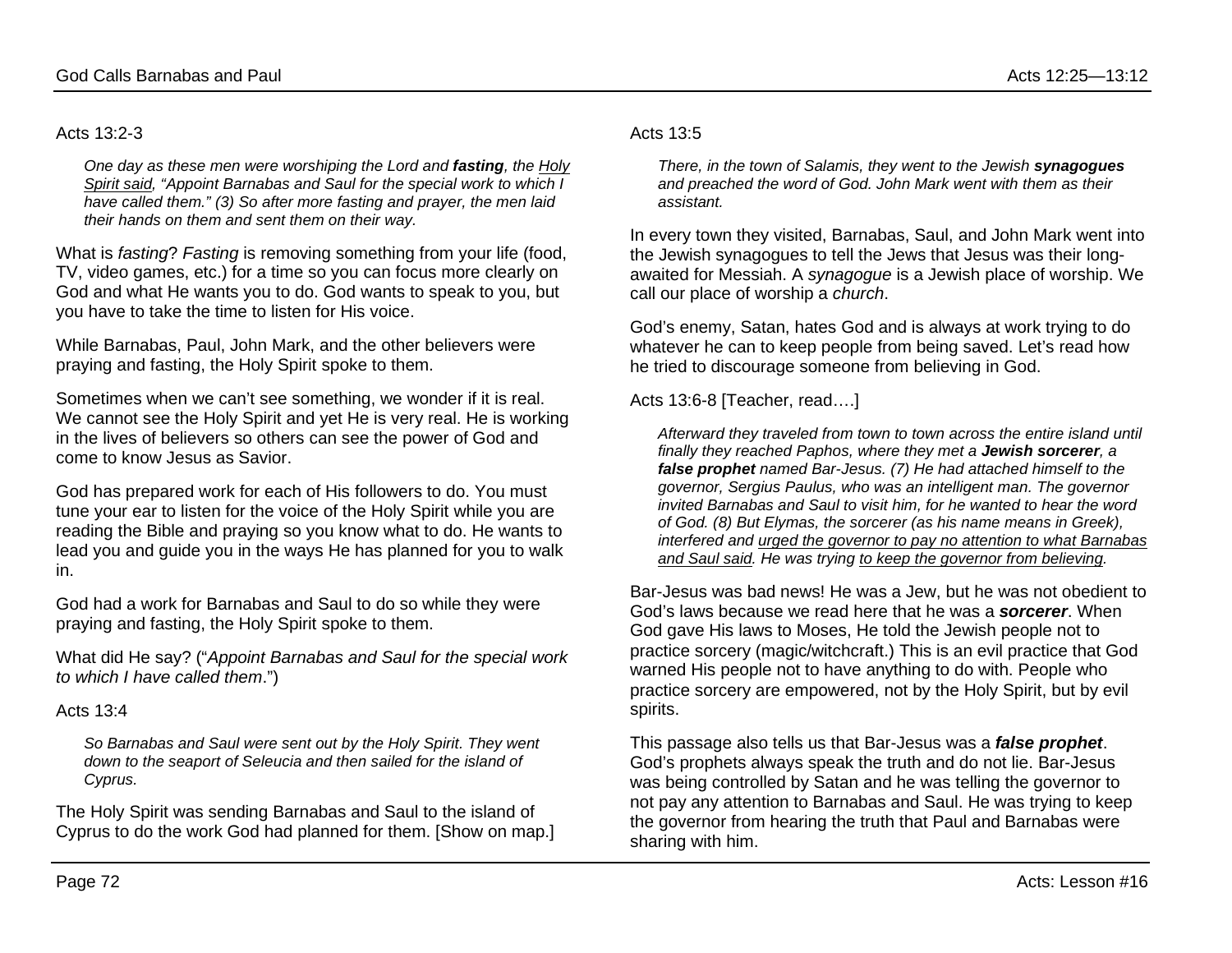Filled with the Holy Spirit, Paul had wisdom to recognize what Bar-Jesus was up to. Then Holy Spirit gave Paul the power to speak.

#### Acts 13:9-10

*Saul, also known as Paul, was filled with the Holy Spirit, and he looked the sorcerer in the eye. (10) Then he said, "You son of the devil, full of every sort of deceit and fraud, and enemy of all that is good! Will you never stop perverting the true ways of the Lord?*

First, notice that *Saul* is also know as *Paul*. Up to this point Saul had been using the Jewish form of his name. Now that he was sharing the Good News with Gentiles, he began to use his Roman name of *Paul*. (Just like the name *John* in English is *Juan* in Spanish.)

Paul knew the power Satan had over his own life before he believed in Jesus. Remember, he had done everything he could to stop people from hearing the message about Jesus. Once he became a believer in Jesus, Paul was filled with the power of the Holy Spirit.

#### Acts 13:11

*Watch now, for the Lord has laid his hand of punishment upon you, and you will be struck blind. You will not see the sunlight for some time." Instantly mist and darkness came over the man's eyes, and he began groping around begging for someone to take his hand and lead him.*

Once the governor heard Paul's message about Jesus and saw God's power to blind Bar-Jesus, he became a believer in Jesus.

#### Acts  $13:12$

*When the governor saw what had happened, he became a believer, for he was astonished at the teaching about the Lord.*

In this lesson we have learned that although we cannot see the Holy Spirit, He is very much alive. He speaks to people to guide and direct our lives, but we must learn to listen for His voice.

He wants to speak to you today, too. When God speaks to you, He might call you to do something special for Him, just like He called Barnabas and Paul to leave Antioch and go to the island of Cyprus to preach the Good News to the people there.

How should you tune your ear to hear Him? As you read God's word, the Bible, you will become more and more familiar with His voice. He will speak into your heart and you will know that it is Him calling you.

God calls every believer to do a work He has prepared for them to do and the Holy Spirit empowers and enables them to do that work.

# **CLOSING PRAYER**

Father, thank You that You have a special assignment for me to do. I want to be tuned into Your voice so that I can know what You want me to do. Perhaps there is someone You want me to share the Good News with. Please direct my thoughts so that I don't miss hearing Your instructions. In Jesus' name we pray. Amen

# **LEARNING ACTIVITIES**

### **GAME CENTER**

Use the following questions in a game or discussion.

- 1. Who is the Holy Spirit? (God, Third person of the Trinity, Lives in the heart of believers.)
- 2. What were the Christians doing in Antioch when the Holy Spirit spoke? (Worshiping the Lord and fasting.)
- 3. What is fasting? (*Fasting* is removing something from your life (food, TV, video games, etc.) for a time so you can focus more clearly on God and what He wants you to do.)